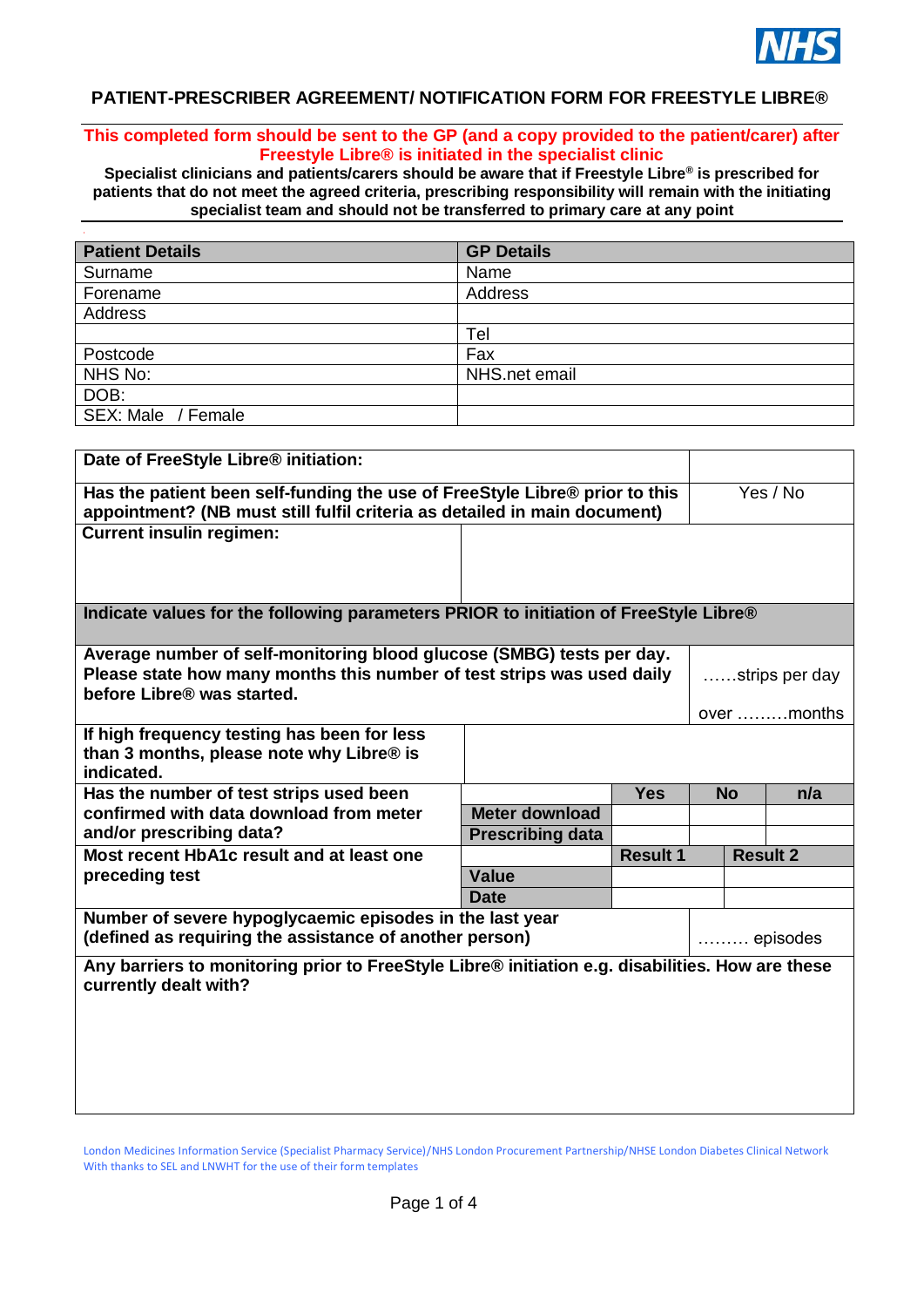

**Eligibility criteria**

| Tick the relevant indication for Freestyle Libre® as per London              |  | <b>No</b> |
|------------------------------------------------------------------------------|--|-----------|
| implementation guidance                                                      |  |           |
| 1. Patients with type 1 diabetes on multiple daily injections (MDI) or       |  |           |
| insulin pump therapy who test frequently                                     |  |           |
| <sup>2</sup> Patients with type 1 diabetes with HbA1c > 8.5% (69.4 mmol/mol) |  |           |
| or disabling hypoglycaemia who are eligible for insulin pump                 |  |           |
| therapy as per <b>NICE TA151</b>                                             |  |           |
| 3. Patients with type 1 diabetes on MDI or insulin pump therapy              |  |           |
| where conventional monitoring is not possible with SMBG testing              |  |           |

**Agreed outcomes (tick all that apply)**

| Reduce SMBG tests by at least 8 strips a day for adults /7 for children aged 0-19<br>years (over a period of 6 weeks)                                                                                                                                      |  |
|------------------------------------------------------------------------------------------------------------------------------------------------------------------------------------------------------------------------------------------------------------|--|
|                                                                                                                                                                                                                                                            |  |
| Reduce HbA1c by at least 0.6% (6.6 mmol/mol) within  months                                                                                                                                                                                                |  |
| Reduction in severe hypoglycaemic episodes by 75% within  months                                                                                                                                                                                           |  |
| Achieve conventional monitoring as agreed between patient and specialist (over a                                                                                                                                                                           |  |
| period of 6 weeks) – define this in the box below.                                                                                                                                                                                                         |  |
| Please provide further detail for the outcome(s) ticked (e.g. reduction by 8 strips, HbA1c<br>reduction by 6.6 mmol/mol, reduction in severe hypoglycaemic episodes from 4 a year to 1, to<br>test glucose levels at least 6 times a day with the Libre®): |  |

**Cautions**

| Tick all boxes that apply (if any answers Yes, proceed with caution)                                                                                     | <b>Yes</b> | No |
|----------------------------------------------------------------------------------------------------------------------------------------------------------|------------|----|
| Impaired awareness of hypoglycaemia                                                                                                                      |            |    |
| A history of severe hypoglycaemia                                                                                                                        |            |    |
| Frequent asymptomatic hypoglycaemic episodes                                                                                                             |            |    |
| Please detail any additional safety information provided to the patient if FreeStyle Libre® is<br>initiated and one of the cautions above is applicable: |            |    |
|                                                                                                                                                          |            |    |

London Medicines Information Service (Specialist Pharmacy Service)/NHS London Procurement Partnership/NHSE London Diabetes Clinical Network With thanks to SEL and LNWHT for the use of their form templates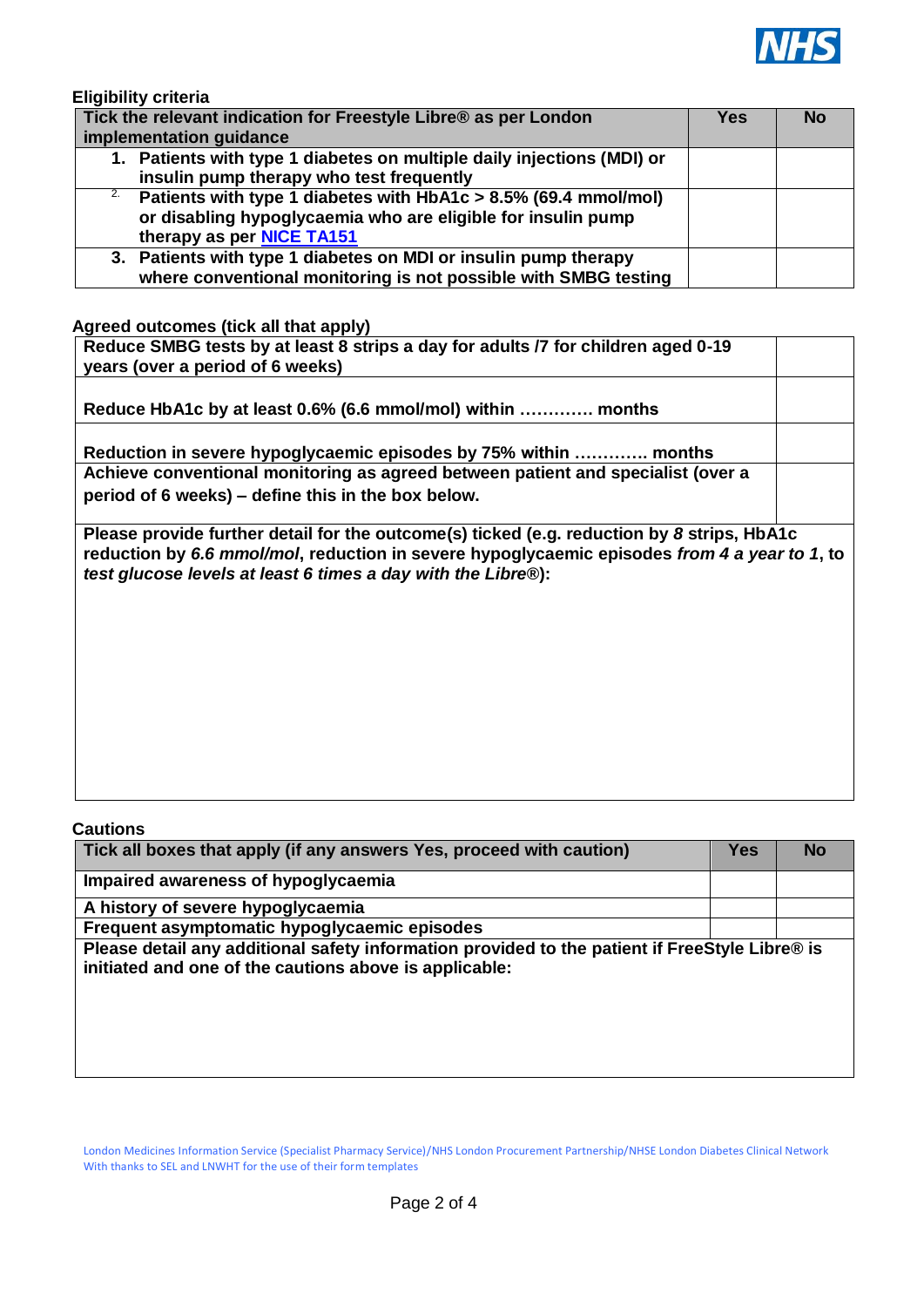

## **Further information for the patient/carer – this should be completed after training session**

Before you can start **Freestyle Libre®** , you must read and sign this patient-prescriber agreement. By signing, you are confirming:

- The process below has been explained and you agree to attend all necessary appointments and use the device as directed.
- You have a good understanding as to how the device works and your own target outcomes, which should be achieved for continued NHS prescribing.
- If any of the points outlined in this agreement are not met, then the prescribing of FreeStyle Libre® sensors on the NHS may be discontinued.

If you have any concerns about the use of this device at any point, please contact your specialist team (contact details provided at the end of this document).

| Please sign to confirm you agree to the following:                                                                                                                                                                                                                                                                                                               |                    | <b>Patient</b><br><b>initials</b> |
|------------------------------------------------------------------------------------------------------------------------------------------------------------------------------------------------------------------------------------------------------------------------------------------------------------------------------------------------------------------|--------------------|-----------------------------------|
| I have undertaken a Freestyle Libre® training session on I have completed<br>the training competency sheet and been supplied with a reader and two sensors.                                                                                                                                                                                                      |                    |                                   |
| I will wear the sensor continuously (14 days at a time) and scan at least times a<br>day to provide continuous glucose readings for  hours per day.                                                                                                                                                                                                              |                    |                                   |
| I will attend a follow up session at my specialist clinic on the  (one month after<br>initiation) to discuss the use of this device and continued prescribing. If we agree I<br>should continue using this device, two more sensors will be supplied via a prescription<br>from the specialist team (NOT from the GP). Attendance is mandatory for continuation. |                    |                                   |
| The first 2 months of treatment will be prescribed and supplied by the specialist clinic<br>and prescriptions should be collected from the clinic when I attend for my clinic<br>sessions. Hospital outpatient prescriptions should NOT be taken to the GP or<br>community pharmacy for collection and must be dispensed at the hospital.                        |                    |                                   |
| ONLY COMPLETE IF INITIATED UNDER INDICATION 1 (test frequently) or 3 (where<br>conventional monitoring is not possible with SMBG testing). Otherwise state "n/a".                                                                                                                                                                                                |                    |                                   |
| I will book a follow-up appointment with my GP at week 6 (w/c ) to confirm how<br>often I am checking my glucose levels (both with the Libre® and my SMBG meter). My<br>GP will then update my specialist and confirm if they can supply further prescriptions<br>until my next clinic appointment.                                                              |                    |                                   |
| ONLY COMPLETE IF INITIATED UNDER INDICATION 2. Otherwise state "n/a".                                                                                                                                                                                                                                                                                            |                    |                                   |
| My GP may agree to provide short-term prescriptions after the first two months, until my<br>next clinic appointment.                                                                                                                                                                                                                                             |                    |                                   |
| I will attend specialist care for a follow up appointment on to discuss my<br>diabetes management, including any improvements in the outcomes listed above.                                                                                                                                                                                                      |                    |                                   |
| Although my GP may take over prescribing after two months this will not be<br>automatically put onto my repeats. I can have up to 3 months of short-term<br>prescriptions from my GP until the specialist needs to notify them about the discussions<br>in our appointment regarding outcomes and the continued use of Libre®.                                   |                    |                                   |
| If the outcome criteria as described above is not achieved by  months, I<br>understand the FreeStyle Libre® sensors may be discontinued on NHS prescription<br>and my specialist will explore other management options with me.                                                                                                                                  |                    |                                   |
| I will continue to attend quarterly/bi-annual/annual appointments, thereafter.                                                                                                                                                                                                                                                                                   |                    |                                   |
| Patient/carer signature:                                                                                                                                                                                                                                                                                                                                         | <b>Print name:</b> |                                   |
|                                                                                                                                                                                                                                                                                                                                                                  |                    |                                   |

London Medicines Information Service (Specialist Pharmacy Service)/NHS London Procurement Partnership/NHSE London Diabetes Clinical Network With thanks to SEL and LNWHT for the use of their form templates